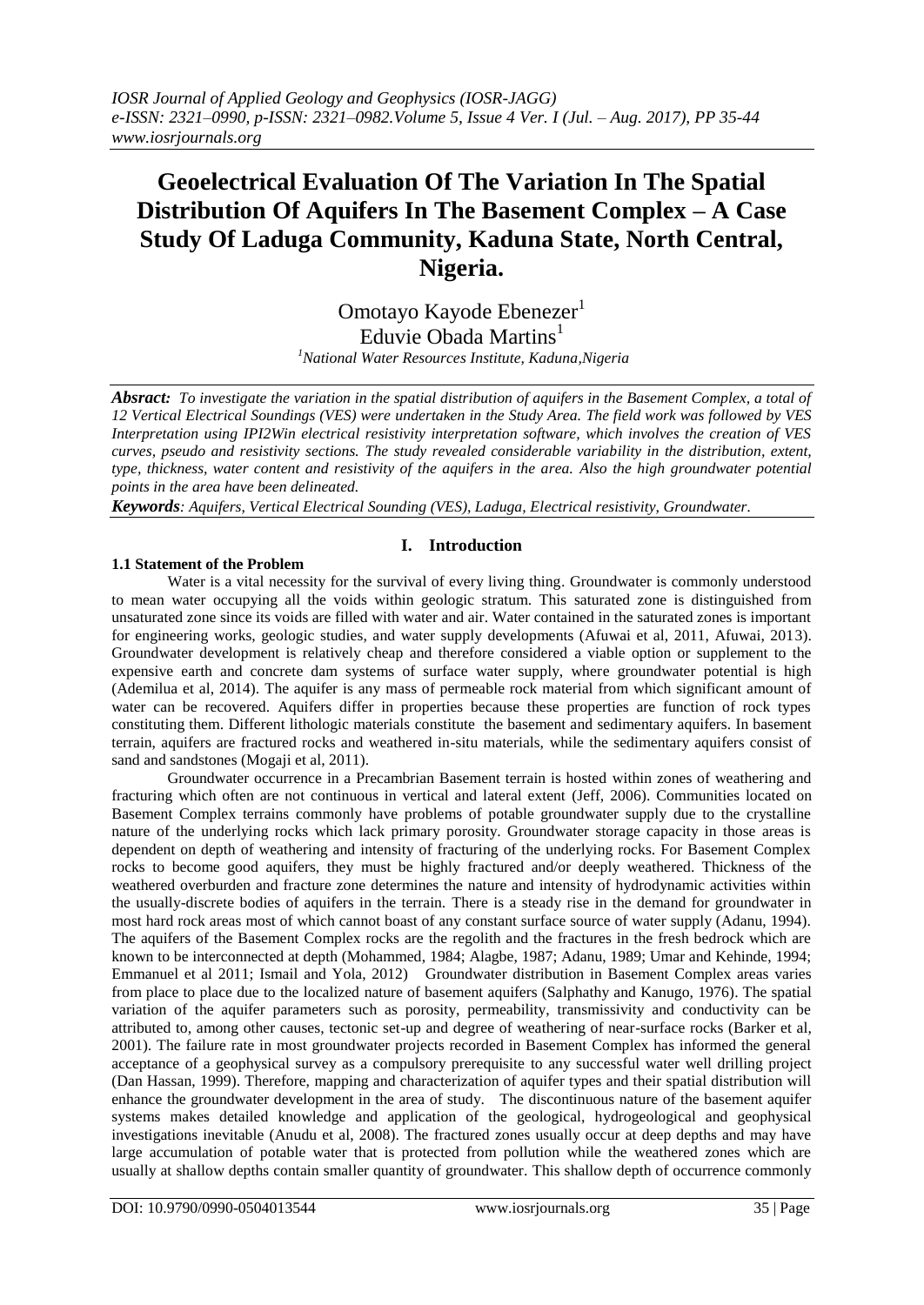allow for easy pollution of groundwater in the weathered overburden. The potable water in the deep- seated fractured zone can only be reached with boreholes which are usually expensive and out of reach of most households. In the absence of reliable public water supply, most households rely on hand-dug wells which tap their water from the shallow water table within the weathered overburden. Pollution in this type of aquifers occur both in time and space. Thus there is need for continuous study of groundwater in weathered overburden to understand the hydrodynamics within the subsurface system and to determine the saturated thickness of this shallow aquifer within the overburden (Asiwaju et al, 2013). Water is essential to people and the largest available source of fresh water lies underground. Increased demands for water have stimulated development of underground water resources. As a result, techniques for investigating the occurrence and movement of groundwater have been improved, better equipment for extracting groundwater has been developed, and concepts of resource management have been established.

This study therefore aims at assessing the geoelectric characteristics of the aquiferous units and their implication on groundwater potential of the area with attention on the delineation of the fracture system, overburden thickness and lithologic variation across the terrain.

# **1.2 Location and Physiography**

The area of study is in the Laduga community located in Kajuru and Zango Kataf LGAs which share borders with Kauru LGA of Kaduna state (Figure 1). The Study Area comprises Marjire, Tiggirde, Tudun Labi, Yolde Dorobe, Wuro Dalle and Tilde Bayero Communities (Figure2). The location, coordinates and elevation of each VES point are given in table 1 below:

| <b>VES</b>     | Community                      | Coordinates             | Elevation (m) |
|----------------|--------------------------------|-------------------------|---------------|
| $\mathbf{1}$   | Marjire (Marjire Normadic Pry. | N10.18828°              | 724           |
|                | Sch)                           | E008.14360°             |               |
| $\overline{c}$ | Marjire (Marjire Mosque)       | N10.18864°              | 739           |
|                |                                | E008.34213°             |               |
| 3              | Tiggirde                       | N10.13068°              | 729           |
|                |                                | E008.09803°             |               |
| 4              | Tiggirde                       | N10.13048°              | 729           |
|                |                                | E008.09819              |               |
| 5              | Tudun Labi                     | N10.18233°              | 712           |
|                |                                | E008.04672°             |               |
| 6              | Tudun Labi                     | $N10.18271^{\circ}$     | 720           |
|                |                                | E008.04705°             |               |
| 7              | <b>Yolde Dorobe</b>            | $N10.24330^{\circ}$     | 762           |
|                |                                | E008.04705              |               |
| 8              | Yolde Dorobe                   | N10.182081°             | 760           |
|                |                                | E008.04705°             |               |
| 9              | Wuro Dalle                     | $N10.188316^{0}$        | 750           |
|                |                                | E008.05122 <sup>0</sup> |               |
| 10             | Wuro Dalle                     | $N10.182084^0$          | 750           |
|                |                                | E008.05321 <sup>0</sup> |               |
| 11             | Tilde Bayero                   | $N10.21345^0$           | 737           |
|                |                                | E008.08321 <sup>0</sup> |               |
| 12             | Tilde Bayero                   | $N10.21340^0$           | 737           |
|                |                                | E008.08342 <sup>0</sup> |               |
|                |                                |                         |               |

**Table 1** Showing the Location, the Coordinates and Elevations of the VES points

The area is relatively flat with few and isolated outcrops. Map showing the location of study area with the VES points are shown in Figure 2.

# **1.3 Climate and Vegetation**

The area of study lies within the tropical Savanna climate with distinct dry and wet seasons. The dry season occurs between October and April. There is a severe harmattan in December and January. This is the period when the north-east Trade winds begin to blow southwards into the country from the Sahara belt. At this period, it is generally cooler than normal and less humid, and visibility at certain times is restricted as a result of airborne dust. Vegetation in the area is of typical Sudan Savannah, characterized by sparse shrub and interrupted by large isolated trees. There is more continuous cover of grasses. Mean annual evaporation for the area ranges between 1110 – 1280mm.

# **1.4 Basic Principles**

Electrical Resistivity methods directly gauge the bulk electrical resistance of the ground by measuring spatially varying voltages induced by the passage of an electrical current between electrodes implanted at the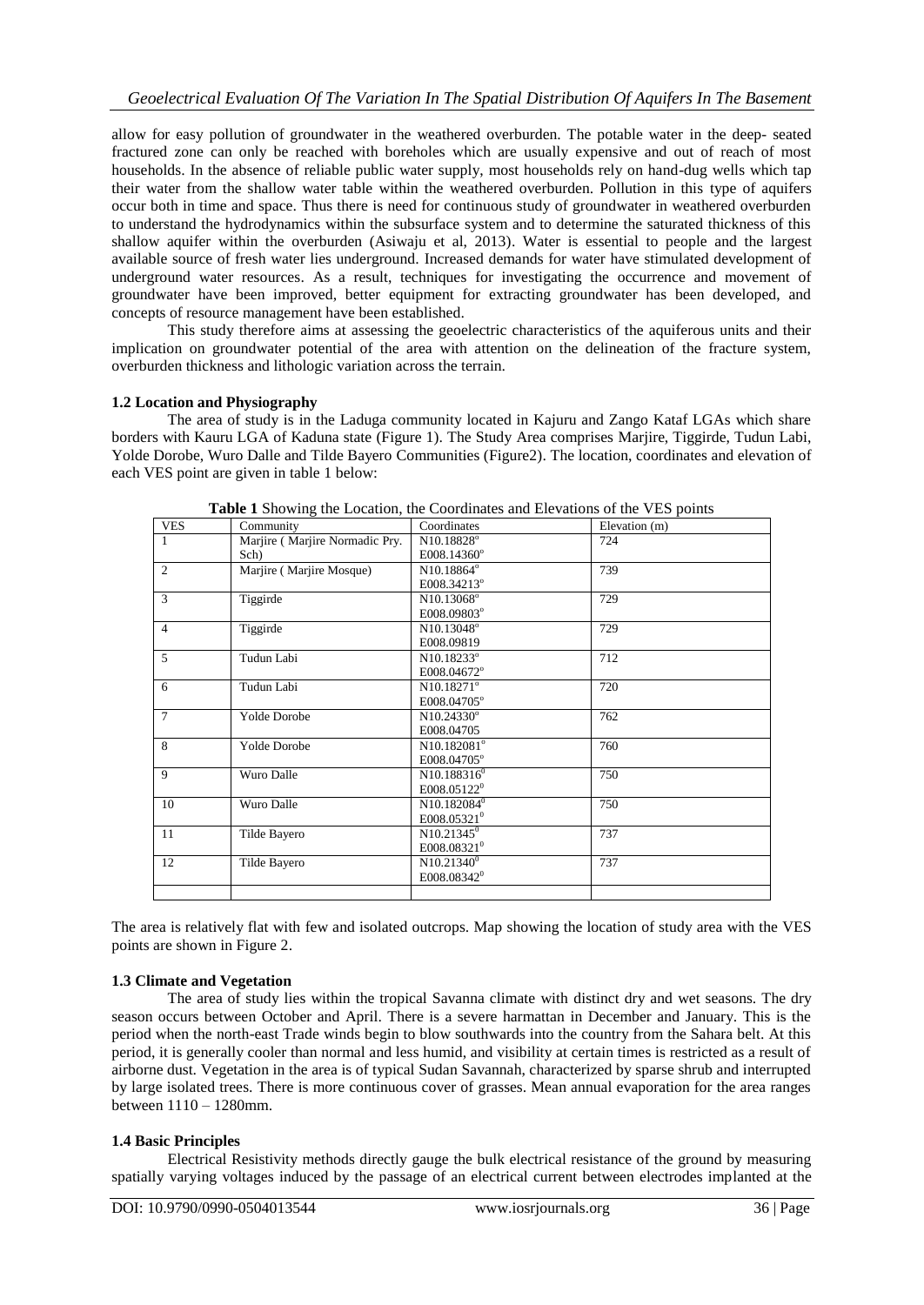surface of the ground (Telford et al, 1990). Since most rocks and soils are practical insulators, resistivity of rocks and soils is determined by the amount of conducting mineral constituents and mineralized water in the pores and interstices. The later condition is by far the dominant factor and in fact most rock and soil conduct electric current only because of the contained water. (Kolert, 1969) The most common electrical resistivity methods are Schlumberger, Wenner, and Dipole dipole methods (Telford et al, 1990). The quantity of interest in electrical resistivity survey is the transfer impedance Z, where  $Z=V/I$  (i.e Z has a dimension of R). (Keary and Brooks, 1984). In D.C sounding, Z becomes R, the transfer resistance and has the dimension of ohms. R is proportional to the apparent resistivity of the medium.



Study Area

**Figure 1** Map of Kaduna State Showing the Location of the study Area

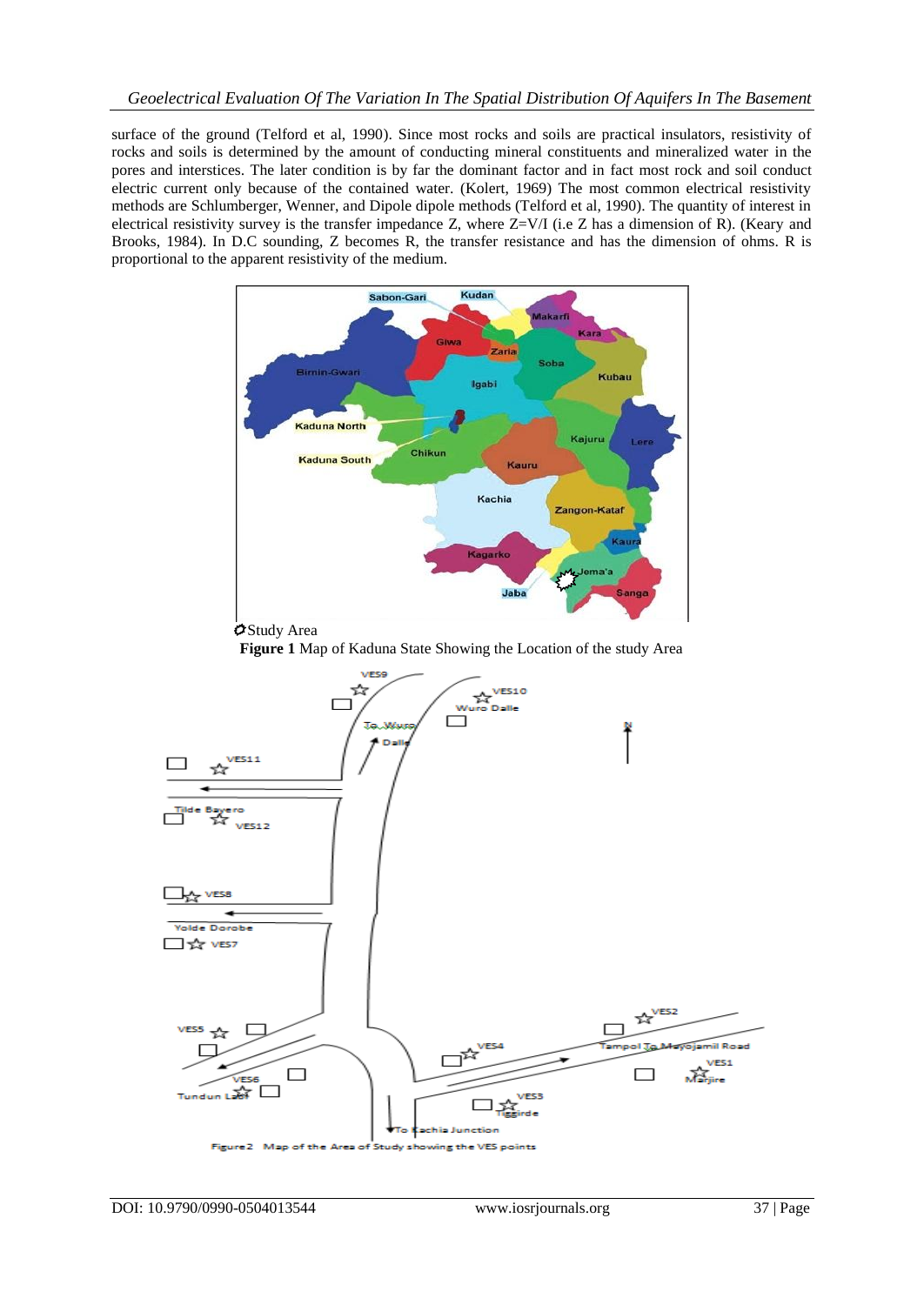# **II. Geology And Hydrogeology**

The study area consists mainly of the migmatite- Gneiss Complex which consists of migmatite, biotites and granitic gneiss. The migmatite gneiss complex represents reactivated metasedments which are characterized by a variety of structures and textures. Now, the basement complex lies in an extensive Pan-African mobile belt situated between the West African and Congo Cratons. It consists of a wide variety of metamorphic and igneous rocks and has been shown to be polycyclic with ages ranging from 2800M.a to 450M.a. The Pan-African event  $(600±150M.a)$  was the latest reactivation that affected the whole region (Fitches et al, 1985), and it caused regional metamorphism and deformation which imposed a generally N-S foliation trend and brought about the emplacement of granitoids. The basement complex can be subdivided into three major lithological units which are Migmatite-Gneiss complex; Older Granite and Schist Belt. The crystalline basement complex can thus be considered to compose mainly of metamorphic rocks. The major rock type in the area of study comprises of migmatite-gneiss complex that underlain most of the area. The metasedimentary series consists of undifferentiated schist, including gneiss, fine grained flaggy quartzite and pegmatites. These are metamorphosed sedimentary and metavolcanic rocks. The area is capped by laterites. The laterites are sometimes highly consolidated especially at the surface and weathered into lateritic nodules mixed with silty and sandy clays.

The storability and hydraulic conductivity of groundwater flow systems in the crystalline basement areas as in the area of study depend on the extent of development of secondary structural features such as the weathered overburden and fractures. These fractures tend to close with depth due to increasing weight of the overburden. In this area groundwater therefore occurs either in the weathered mantle or fractured systems of the unweathered or partly weathered bedrock or both as these two aquifer types mostly interconnected in places culminating in groundwater basins. Due to differential weathering, these groundwater basins are often localized in such a way that it becomes desirable for a geophysical investigation to be carried out prior to drilling to locate them as accurately as possible to avoid abortive wells. This is the justification for the investigations. The local hydrogeology at the premises investigated is characterized by shallow groundwater conditions as is evidenced by the presence of dug wells (about 6m depth) reflecting encouraging potentials for groundwater development.

# **III. Materials And Methods**

The Schlumberger array of resistivity method was employed for the sounding, using ABEM Terrameter SAS 300B (powered by 12V battery) in conjunction with electrodes, connecting wires, plugs, clips and hammer etc. The method usually gives optimal results for depth definition. The data are collected along the traverses at the various VES points. The principle of the resistivity method is that an electric current is passed into the ground through two outer electrodes, and the resulting potential difference (voltage drop) is measured across two inner electrodes, while the ratio of the potential difference to the current is displayed by the meter as a resistance. The electrodes are arranged in collinear pattern and symmetrically about a centre point which is the point of investigation. A geometric factor is calculated as a function of the electrode spacing and resistance readings multiplied by it to give an apparent resistivity value. The electrode spacing is progressively increased, keeping the centre point of the electrode array in fixed position.

#### **4.1 Results**

# **IV. Results And Discussion**

The VES interpretation results are presented in Figures 3 to 14, while the pseudo and resistivity sections across VES1 to VES 6 and across VES 7 to VES 12 are presented respectively in Figures 15 to 18. In addition, Table 2 shows the Geoelectric parameters deduced from the VES interpretation.

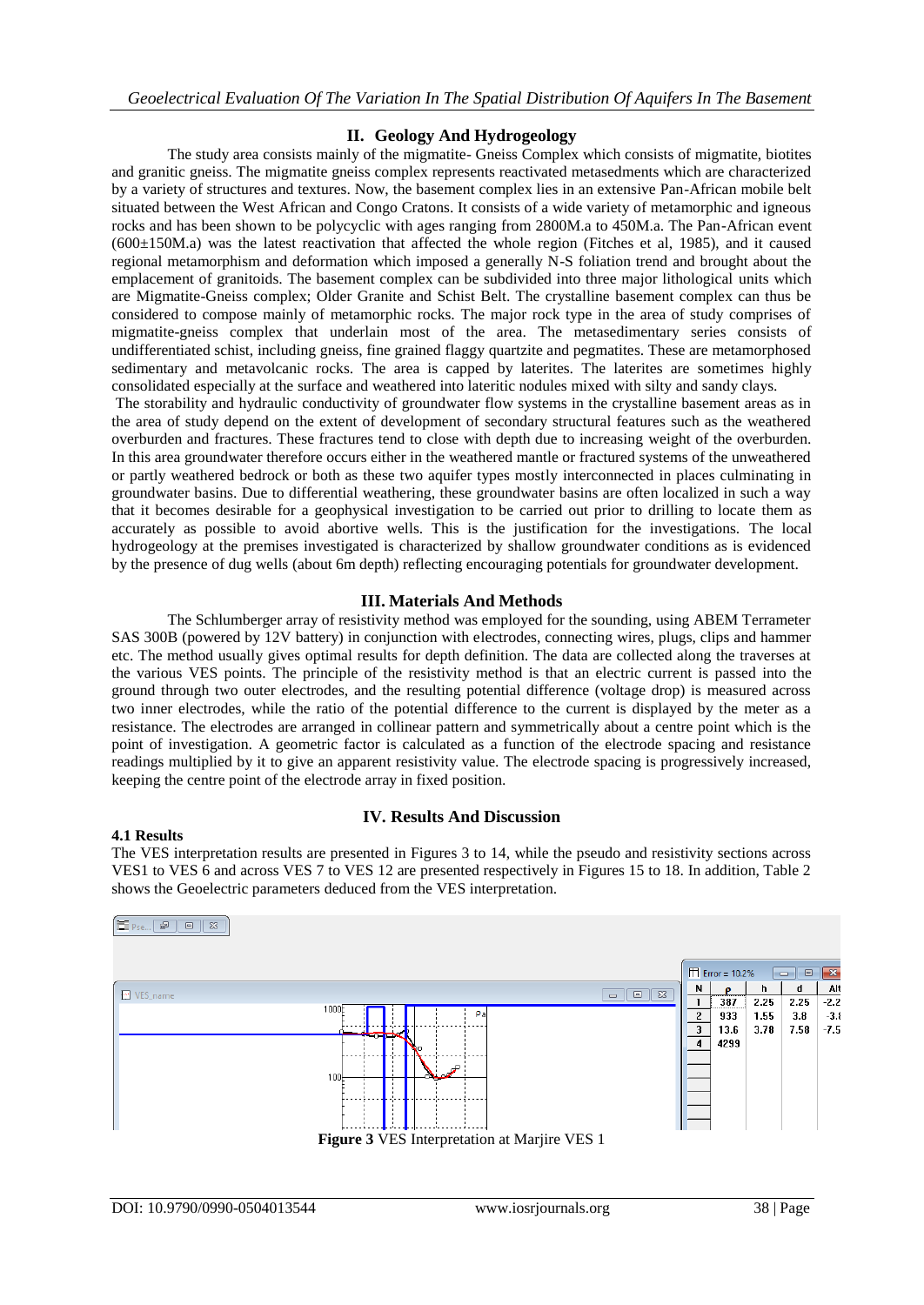

# *Geoelectrical Evaluation Of The Variation In The Spatial Distribution Of Aquifers In The Basement*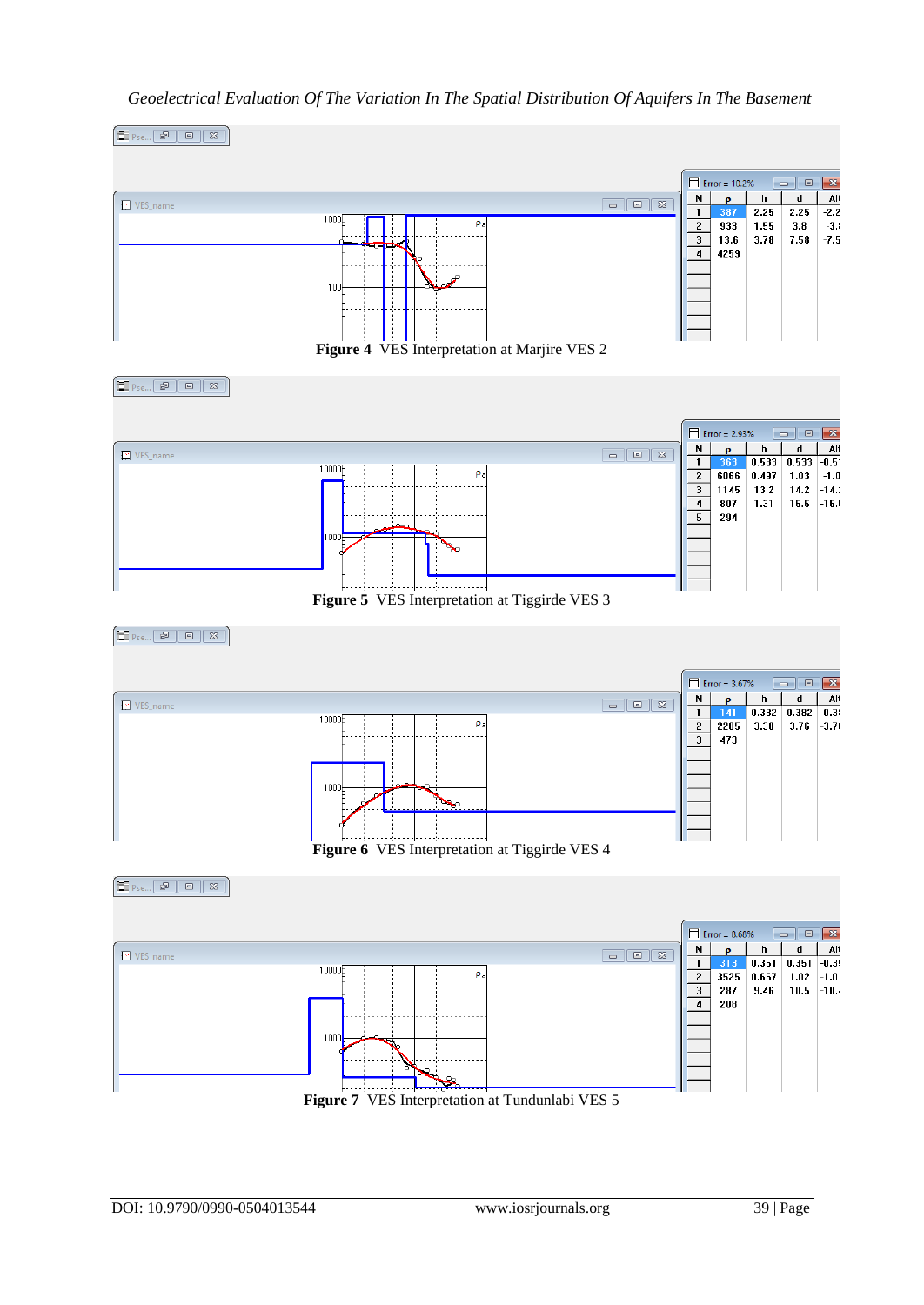

# *Geoelectrical Evaluation Of The Variation In The Spatial Distribution Of Aquifers In The Basement*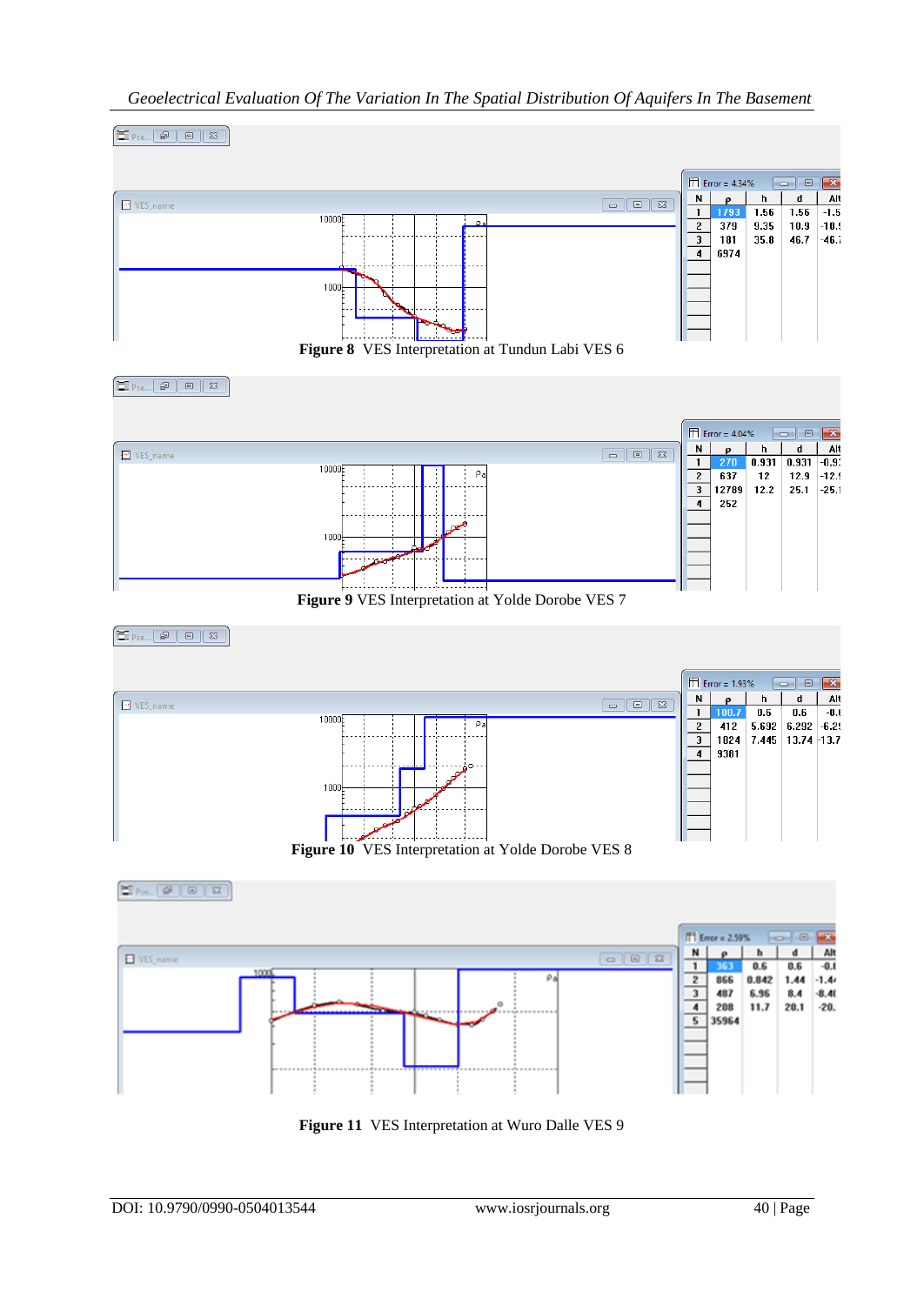

# *Geoelectrical Evaluation Of The Variation In The Spatial Distribution Of Aquifers In The Basement*

**Figure 15** Psedosection Across VES 1 to VES 6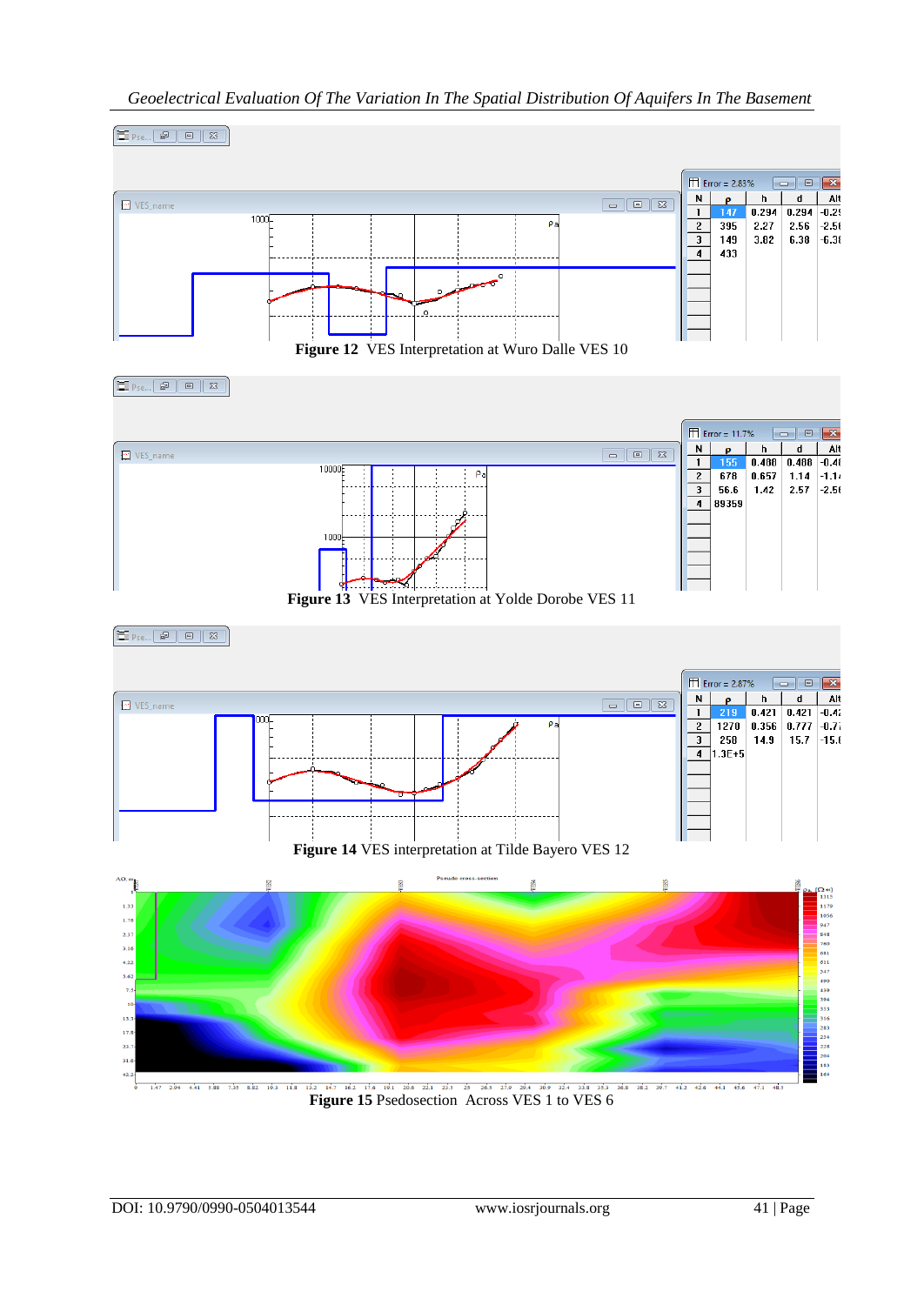



| Table 2 Showing the Geoelectric Parameters at each VES points |  |
|---------------------------------------------------------------|--|
|---------------------------------------------------------------|--|

| Location<br>and<br>VES No | Overburden<br>thickness (m) | Weathered Layer<br>thickness (m) | Weathered Layer<br>Resistivity ( $\Omega$ m) | of<br>Thickness<br>fractured zone | of<br>Number<br>Layers | Type of<br>Curve |
|---------------------------|-----------------------------|----------------------------------|----------------------------------------------|-----------------------------------|------------------------|------------------|
| Marjire VES 1             |                             |                                  |                                              |                                   |                        |                  |
|                           | 7.58                        | 3.78                             | 13.6                                         | ٠                                 | $\overline{4}$         | KH               |
| Marjire                   |                             |                                  |                                              |                                   |                        |                  |
| VES 2                     | 7.03                        | 3.88                             | 13.9                                         | $\overline{\phantom{a}}$          | $\overline{4}$         | KH               |
| Tiggirde                  |                             |                                  |                                              |                                   |                        |                  |
| VES <sub>3</sub>          | 0.533                       | $\overline{\phantom{a}}$         | ٠                                            | $\infty$                          | 3                      | K                |
| Tiggirde                  |                             |                                  |                                              |                                   |                        |                  |
| VES <sub>4</sub>          | 0.382                       | $\overline{\phantom{a}}$         | ۰                                            | $\infty$                          | 3                      | K                |
| Labi<br>Tundun            |                             |                                  |                                              |                                   |                        |                  |
| VES <sub>5</sub>          | 0.351                       | ٠                                |                                              | $\infty$                          | $\overline{4}$         | KQ               |
| Labi<br>Tundun            |                             |                                  |                                              |                                   |                        |                  |
| VES <sub>6</sub>          | 46.7                        | 9.35                             | 379.0                                        | 35.8                              | $\overline{4}$         | QH               |
| <b>Yolde Dorobe</b>       |                             |                                  |                                              |                                   |                        |                  |
| VES7                      |                             |                                  |                                              |                                   |                        |                  |
|                           | 12.9                        | 12                               | 637.0                                        | $\infty$                          | 4                      | AK               |
| <b>Yolde Dorobe</b>       |                             |                                  |                                              |                                   |                        |                  |
| VES 8                     |                             |                                  |                                              |                                   |                        |                  |
|                           | 6.29                        | 5.69                             | 412.00                                       | 7.445                             | $\overline{4}$         | AA               |

DOI: 10.9790/0990-0504013544 www.iosrjournals.org 42 | Page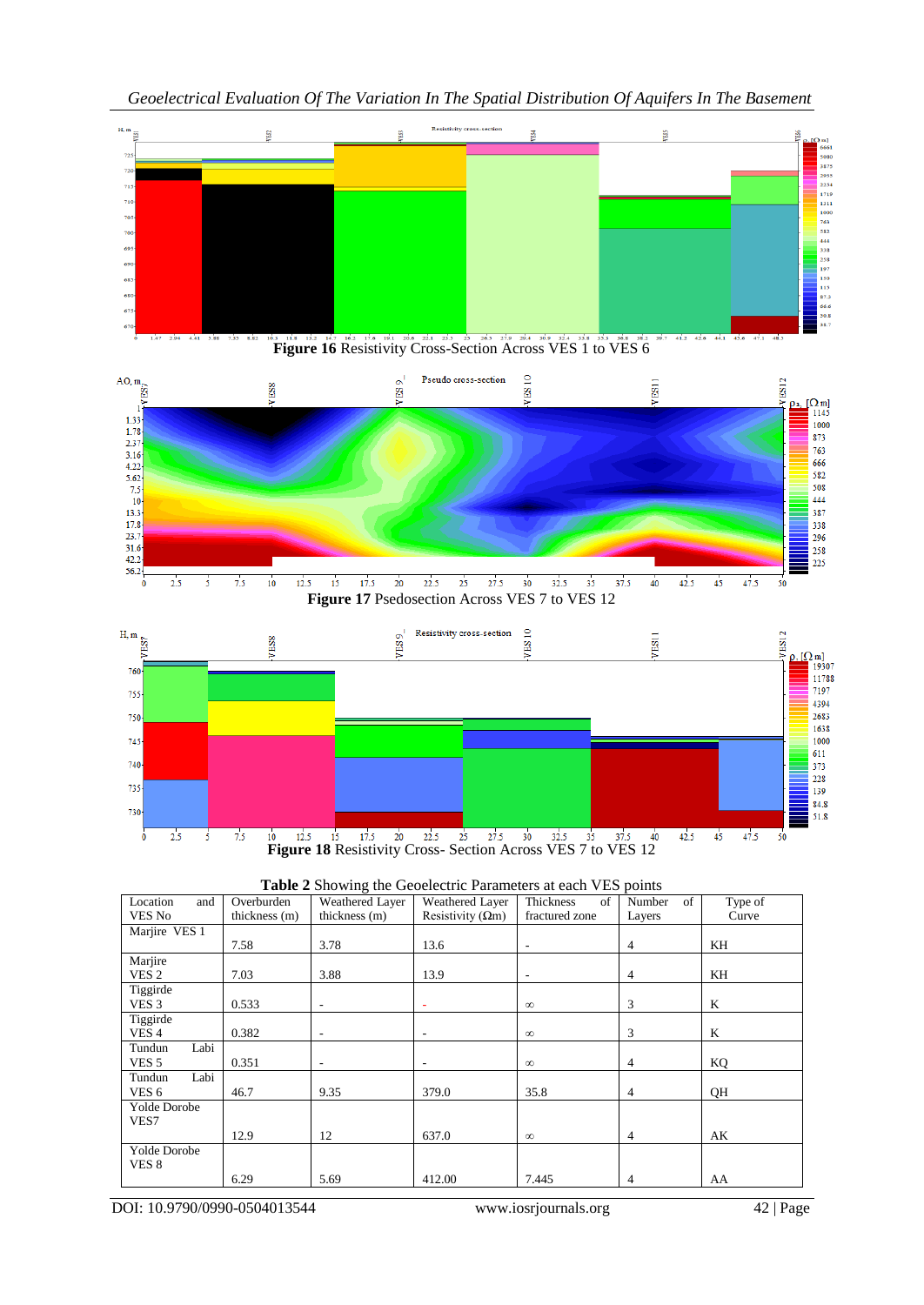| Wuro Dalle VES |      |       |       |                          |   |     |
|----------------|------|-------|-------|--------------------------|---|-----|
|                | 20.1 | 6.96  | 487.0 | 11.7                     | 5 | KQH |
| Wuro Dalle VES |      |       |       |                          |   |     |
| 10             | 6.38 | 3.82  | 149.0 | $\infty$                 | 4 | KH  |
|                |      |       |       |                          |   |     |
| Tilde Bayero   |      |       |       |                          |   |     |
| <b>VES 11</b>  |      |       |       |                          |   |     |
|                | 2.57 | 1.42  | 56.6  | $\overline{\phantom{a}}$ | 4 | KH  |
| Tilde Bayero   |      |       |       |                          |   |     |
| <b>VES 12</b>  |      |       |       |                          |   |     |
|                | 15.7 | 14.90 | 258   | $\overline{\phantom{a}}$ | 4 | KH  |

#### **4.2 Discussion**

The VES results were initially interpreted manually on the field and then improved upon using the IPI2Win Resounding Interpretation Softwares whose results are presented in Figures 3 to 18 as field digitized curves, pseudo and resistivity sections. Deductions from the interpretation are as follows:

The VES interpretation shows typically 5 layer curve of the type KQH, i.e,  $\rho_1 < \rho_2 > \rho_3 > \rho_4 < \rho_5$  at Wuro Dalle (VES 9); 4 layer curves of the type KH, i.e  $\rho_1 < \rho_2 > \rho_3 < \rho_4$  at Marjire, Wuro Dalle (VES 10) and Tilde Bayero ; 4 layer curve of the type KQ, i.e  $\rho_1 \leq \rho_2 \geq \rho_3 \geq \rho_4$  at Tundun Labi VES 5; 4 layer curve of the type QH, i.e  $\rho_1 > \rho_2 > \rho_3 < \rho_4$  at Tundun Labi VES 6; 4 layer curve of the type AK, i.e  $\rho_1 < \rho_2 < \rho_3 > \rho_4$  at Yolde Dorobe VES 7; 4 layer curve of the type AA, i.e  $\rho_1 < \rho_2 < \rho_3 < \rho_4$  at Yolde Dorobe VES 8. While the 3 layer curves are of the K type, i.e  $\rho_1 \leq \rho_2 \geq \rho_3$ , and are found at Tiggirde. The five layers correspond to five lithologic units which are; top lateritic soil, silty/ sandy clay, weathered basement, fractured basement and very fresh basement. While the four layers correspond to four lithological units, which are top soil, sandy clay zone, weathered basement and fresh but fractured basement. And the three layers correspond to three lithological units, which are top soil, more resistive sandy clay unit and fresh but fractured basement. Both the weathered basement (regolith) and the fractured zones at depths constitute the aquifers of interest. For Marjire, the depth to basement ranges between 7.03 and 7.58m. While the thickness of the weathered layer and corresponding resistivities range are 3.78 - 3.88m and 13.6-13.9Ωm respectively. Here the fractured zone is absent.

For Tiggirde, the depth to basement ranges between 0.382 and 0.533m and as such very shallow as evident in the well the villagers had to abandon as they met crystalline rocks at a shallow depth of about 2m. The relatively low resistivity values of layer 3 (basement) suggests fractured zones at depths. For Tundun Labi, the depth to basement ranges from 0 to 0.351m, this can be justified by the presence of basement outcrops found in the vicinity of the area of survey. The relatively low resistivity values of layers 3 and 4 in VES 5 and layers 2 and 3 in VES 6 indicate fractured basement. The depth to'very' fresh (unfractured) basement in VES 6 is 46.7m, leaving about 45.15m as thickness of the fractured zone. While the thickness of the weathered zone in VES 5 is not defined.

At Yolde Dorobe, the overburden thickness ranges from 6.29 to 12.9m. While the thickness of the weathered layer and corresponding resistivities range are 5.69-12.0m and 412.0-637.0Ωm respectively. The thicknesss of the fractured zone ranges from 7.445m to  $\infty$ . For Wuro Dalle, depth to basement ranges between 6.38 and 20.1m. While the thickness of the weathered layer and corresponding resistivities range are 3.82-6.96m and 149.0-487.0 $\Omega$ m respectively. The thicknesss of the fractured zone ranges from 11.7m to  $\infty$ 

Finally, at Tilde Bayero, the depth to basement is between 0.421 and 2.57m. In VES 11, the thickness of the weathered basement is about 1.42m with a corresponding resistivity of 56.6Ωm.No fracture is indicated here. The thickness of the overburden in VES 12 is 0.421m, implying negligible weathered basement. Although there is a well developed fracture zone with a thickness of 14.9m

Considering Pseudosection across VES1- VES6 (Figure 15), the high groundwater potential is found from VES1 to just a little beyond VES2, with a resistivity range of between 180 and 400Ωm at shallow depth ranging from 0 to about 15m. While the resistivity values decreases further (i.e less than 200Ωm) from 20m depth. The area just a little beyond VES2 to VES4 is completely a high resistive zone up to 20m depth as the resistivity values range from about 500 to  $>1000\Omega$ m, although, the resistivity values diminish at deeper depth and this may be due to fractures in the basement. Between VES 4 and VES6, the high resistivity range is found at shallow depth up to 5m, while the low resistivity range of  $180-400\Omega$ m is found at deeper depth. Also, Figure 16 shows the Pseudosection across VES7-VES12. Here, between VES7 and VES8, low resistivity values of about 10-500 $\Omega$ m is found at shallow depth up to 5m. While the high resistivity range (500 to >1000 $\Omega$ m) is found at deeper depth (5 to  $>50$ m). At the vicinity of VES 9, the resistivity values generally range from 400 to 650 $\Omega$ m. And just beyond VES 9 to VES 12, the resistivity values range from about 300 to 400 $\Omega$ m up to a depth of 20m. Although, the resistivity values becomes higher at deeper depth at a range between 500 and  $>1000\Omega$ m.